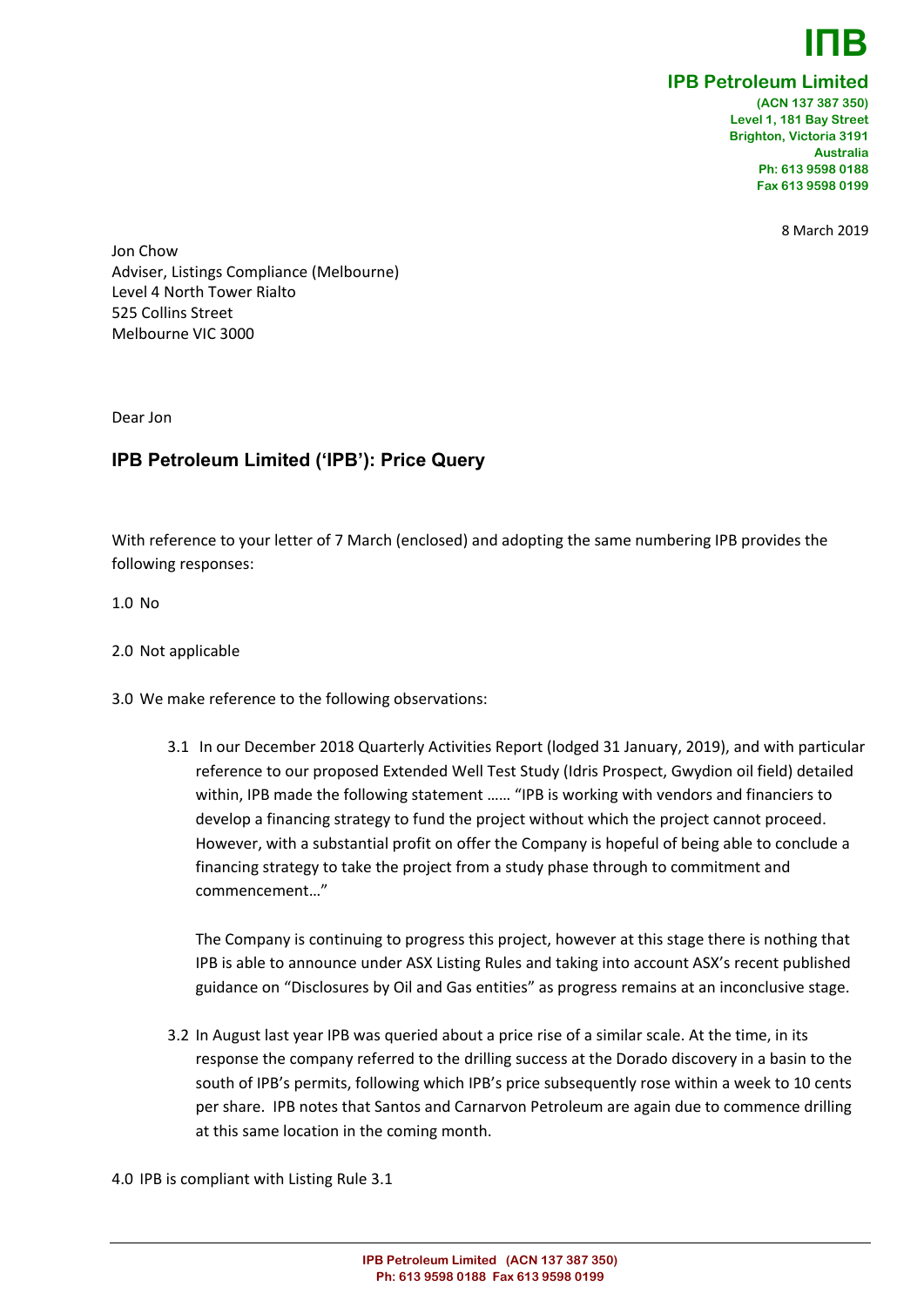5.0 This disclosure has been authorised by a director and officer of the company with the authority to respond to ASX on these disclosure matters.

Kind regards,

B. Brown.

**Brendan Brown** Managing Director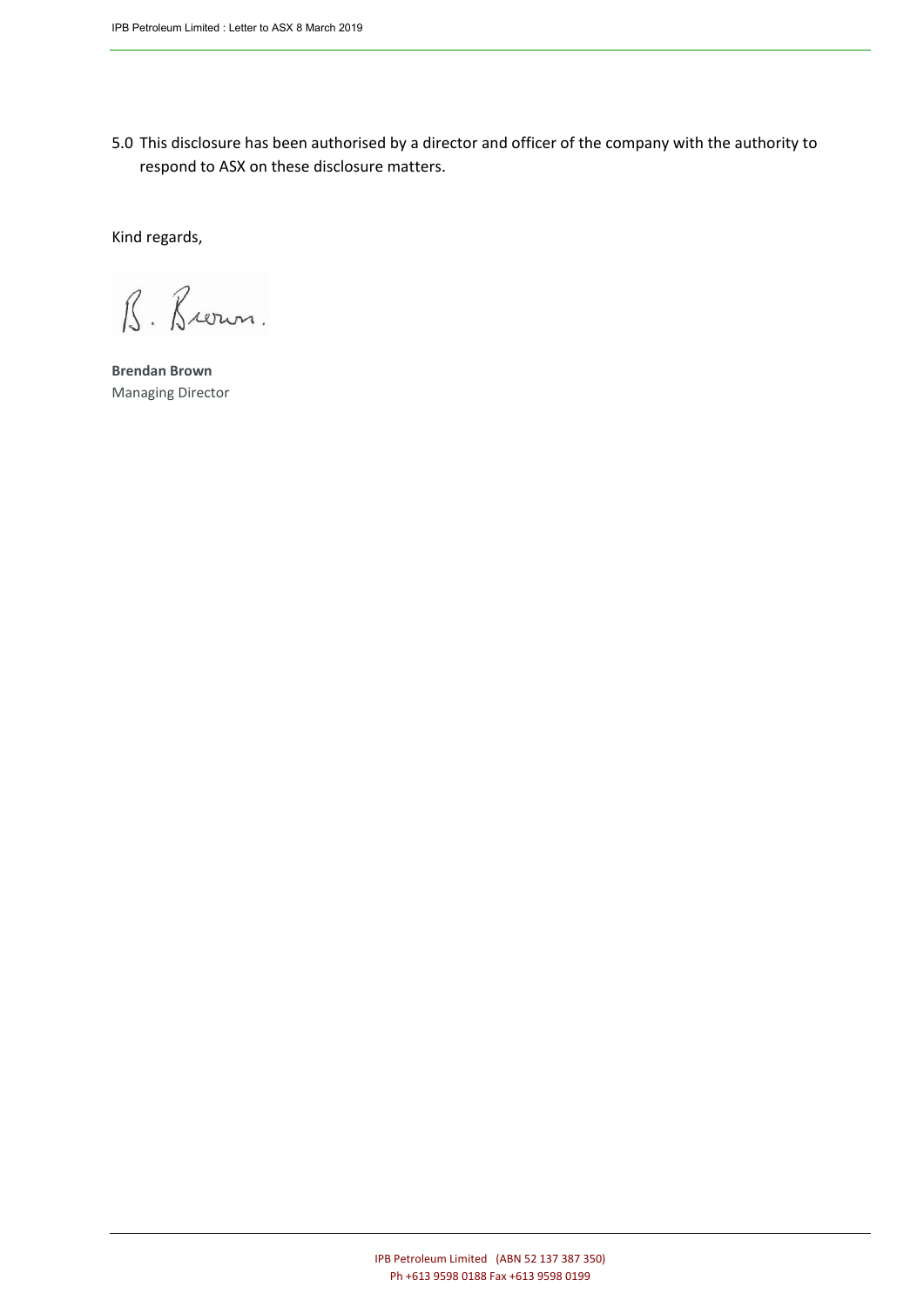

7 March 2019

**Mr Martin Warwick**

Company Secretary IPB Petroleum Limited

By email: mwarwick@ipbpet.com.au

Dear Mr Warwick

### **IPB Petroleum Limited ('IPB'): Price Query**

We note the change in the price of IPB's securities from a low of \$0.022 on 25 February 2019 to an intra-day high of \$0.049 today, 7 March 2019.

We also note the significant increase in the volume of IPB's securities traded today.

### **Request for Information**

In light of this, ASX asks IPB to respond separately to each of the following questions and requests for information:

- 1. Is IPB aware of any information concerning it that has not been announced to the market which, if known by some in the market, could explain the recent trading in its securities?
- 2. If the answer to question 1 is "yes".
	- (a) Is IPB relying on Listing Rule 3.1A not to announce that information under Listing Rule 3.1? Please note that the recent trading in IPB's securities would suggest to ASX that such information may have ceased to be confidential and therefore IPB may no longer be able to rely on Listing Rule 3.1A. Accordingly, if the answer to this question is "yes", you need to contact us immediately to discuss the situation.
	- (b) Can an announcement be made immediately? Please note, if the answer to this question is "no", you need to contact us immediately to discuss requesting a trading halt (see below).
	- (c) If an announcement cannot be made immediately, why not and when is it expected that an announcement will be made?
- 3. If the answer to question 1 is "no", is there any other explanation that IPB may have for the recent trading in its securities?
- 4. Please confirm that IPB is complying with the Listing Rules and, in particular, Listing Rule 3.1.
- 5. Please confirm that IPB's responses to the questions above have been authorised and approved under its published continuous disclosure policy or otherwise by its board or an officer of IPB with delegated authority from the board to respond to ASX on disclosure matters.

#### **When and where to send your response**

This request is made under Listing Rule 18.7. Your response is required as soon as reasonably possible and, in any event, by no later than **9.30 AM AEDT Friday, 8 March 2019**. If we do not have your response by then, ASX will likely suspend trading in IPB's securities under Listing Rule 17.3. You should note that if the information requested by this letter is information required to be given to ASX under Listing Rule 3.1 and it does not fall within the exceptions mentioned in Listing Rule 3.1A, IPB's obligation is to disclose the information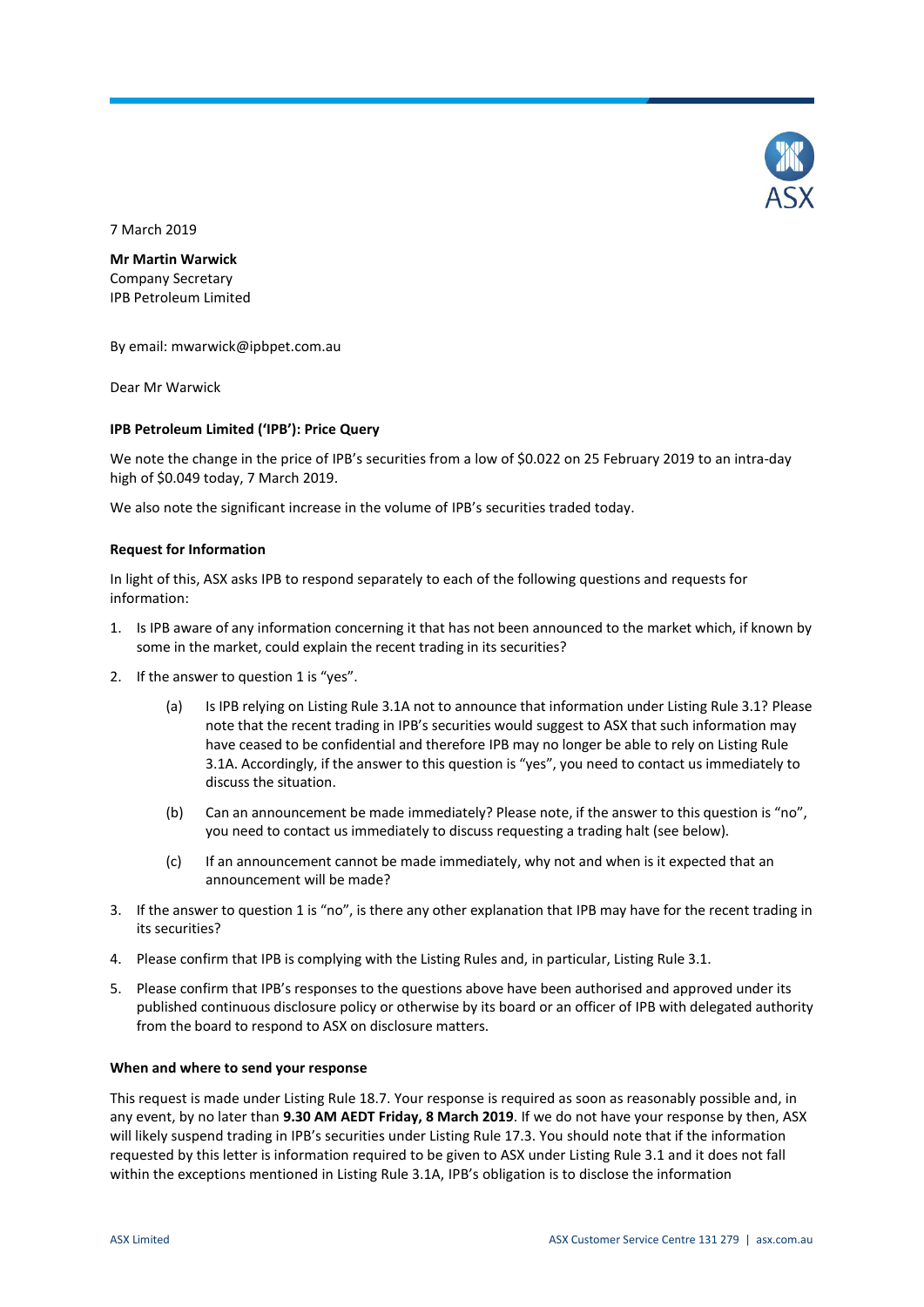"immediately". This may require the information to be disclosed before the deadline set out in the previous paragraph.

ASX reserves the right to release a copy of this letter and your response on the ASX Market Announcements Platform under Listing Rule 18.7A. Accordingly, your response should be in a form suitable for release to the market. Your response should be sent to me by e-mail at **ListingsComplianceMelbourne@asx.com.au**. It should not be sent directly to the ASX Market Announcements Office. This is to allow me to review your response to confirm that it is in a form appropriate for release to the market, before it is published on the ASX Market Announcements Platform.

## **Listing Rules 3.1 and 3.1A**

Listing Rule 3.1 requires a listed entity to give ASX immediately any information concerning it that a reasonable person would expect to have a material effect on the price or value of the entity's securities. Exceptions to this requirement are set out in Listing Rule 3.1A. In responding to this letter, you should have regard to IPB's obligations under Listing Rules 3.1 and 3.1A and also to Guidance *Note 8 Continuous Disclosure: Listing Rules 3.1 – 3.1B*. It should be noted that IPB's obligation to disclose information under Listing Rule 3.1 is not confined to, nor is it necessarily satisfied by, answering the questions set out in this letter.

### **Trading halt**

If you are unable to respond to this letter by the time specified above, or if the answer to question 1 is "yes" and an announcement cannot be made immediately, you should discuss with us whether it is appropriate to request a trading halt in IPB's securities under Listing Rule 17.1. If you wish a trading halt, you must tell us:

- the reasons for the trading halt;
- how long you want the trading halt to last;
- the event you expect to happen that will end the trading halt;
- that you are not aware of any reason why the trading halt should not be granted; and
- any other information necessary to inform the market about the trading halt, or that we ask for.

We may require the request for a trading halt to be in writing. The trading halt cannot extend past the commencement of normal trading on the second day after the day on which it is granted.

You can find further information about trading halts in Guidance Note 16 *Trading Halts & Voluntary Suspensions*.

#### **Suspension**

If you are unable to respond to this letter by the time specified above ASX will likely suspend trading in IPB's securities under Listing Rule 17.3.

#### **Enquiries**

If you have any queries or concerns about any of the above, please contact me immediately.

Kind regards